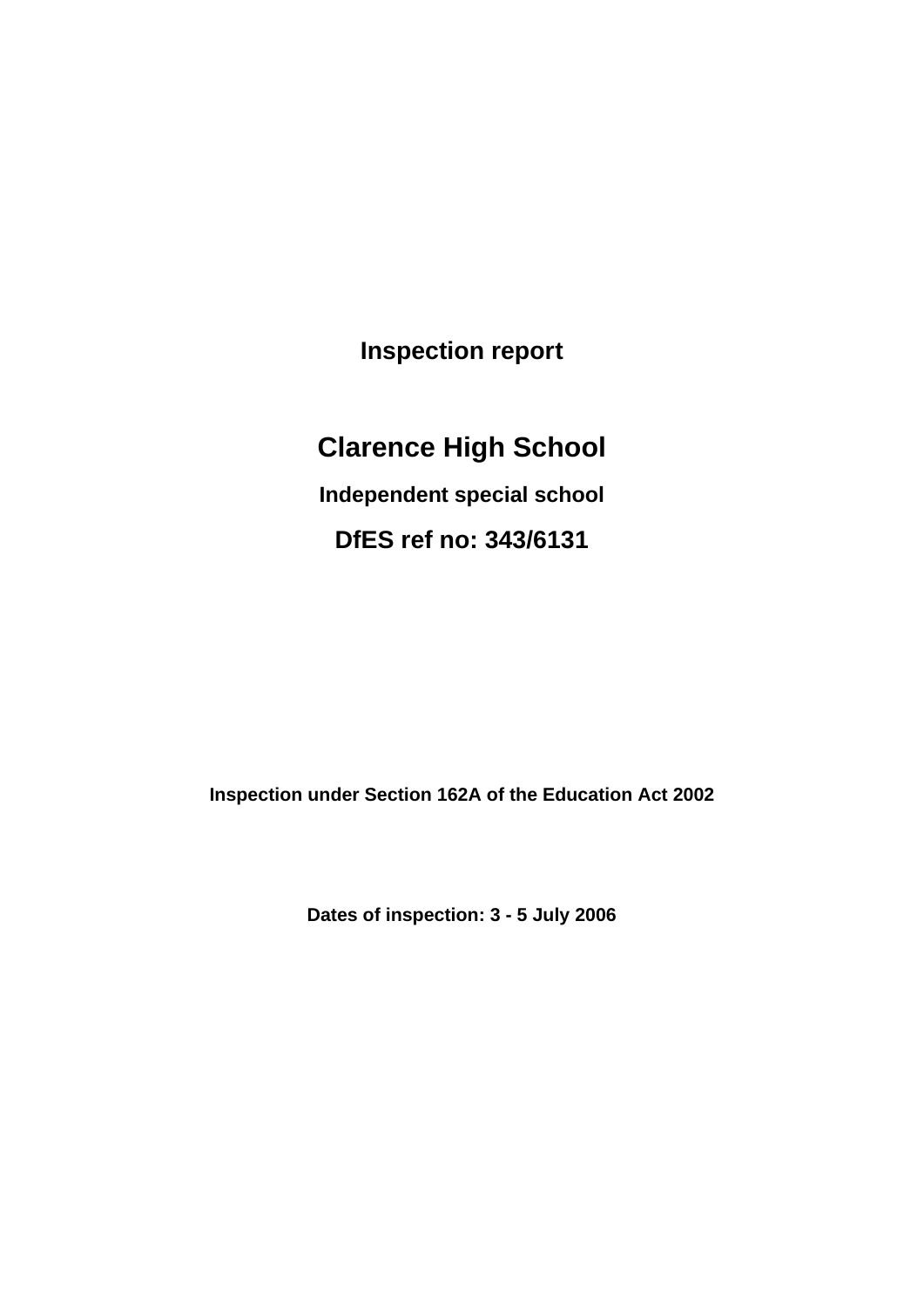### **INTRODUCTION AND SUMMARY**

### **Purpose and scope of the inspection**

This inspection was carried out by the Office for Standards in Education under Section 162A of the Education Act 2002 in order to advise the Secretary of State for Education and Skills about the school's suitability for continued registration as an independent school.

### **Information about the school**

Clarence High School is part of Nugent Care, a charity run by trustees operating from Liverpool since the 1880s, which offers a diverse range of social and educational provision. The school, which has been open since 1984, is residential with approved status, and is licensed for 119 pupils. A proportion of that number is for day places for pupils referred from neighbouring local education authorities. The school currently provides places for 41 pupils, 15 of whom are residential and 26 are day pupils. At the time of inspection pupils in Years 10 were on work experience and eight Year 11 pupils had completed their compulsory schooling but were still on roll. Pupils admitted are between the ages of 7 and 17 years and have statements of special educational needs (SEN), with their primary disabilities identified as emotional, social and behavioural difficulties (ESBD). Five young people are in the care of their local authority. There are no young people from ethnic minorities. There are increasing numbers of pupils on the autistic spectrum. The school provides a Catholic ethos, but admits those of all creeds. It occupies a large and imposing building, and is situated in a quiet residential area of Merseyside, set in extensive playing fields.

The school's mission statement states that: *'Clarence High School provides a safe and caring environment in which young people are encouraged to maximise the opportunities for physical, emotional and intellectual growth.'*

#### **Summary of main findings**

Clarence High School is an outstanding school where every child matters. The school meets its aims in full. The quality of the curriculum is outstanding because of the significant range of activities which support and enrich all subjects. The quality of teaching and learning is also excellent because pupils are placed firmly at the centre of the learning process. Staff go to great lengths to ensure pupils' well-being, and consequently the standard of care, welfare and health and safety is of the highest quality. The very warm and secure relationships within the school provide the context in which pupils make significant progress. An outstanding programme of personal, social, health and citizenship education (PSHCE) is reinforced by an imaginative programme of work-related learning and an equally successful programme of sporting activities which have a significant effect on pupils' physical development, self-esteem and morale. The range and quality of the accommodation and resources for pupils are also first class. The systems for assessing and recording pupils' progress are rigorous, but also succinct, and are easily accessible to parents and external agencies. The vision and commitment of the Principal and staff have turned the school into a place where pupils really want to be.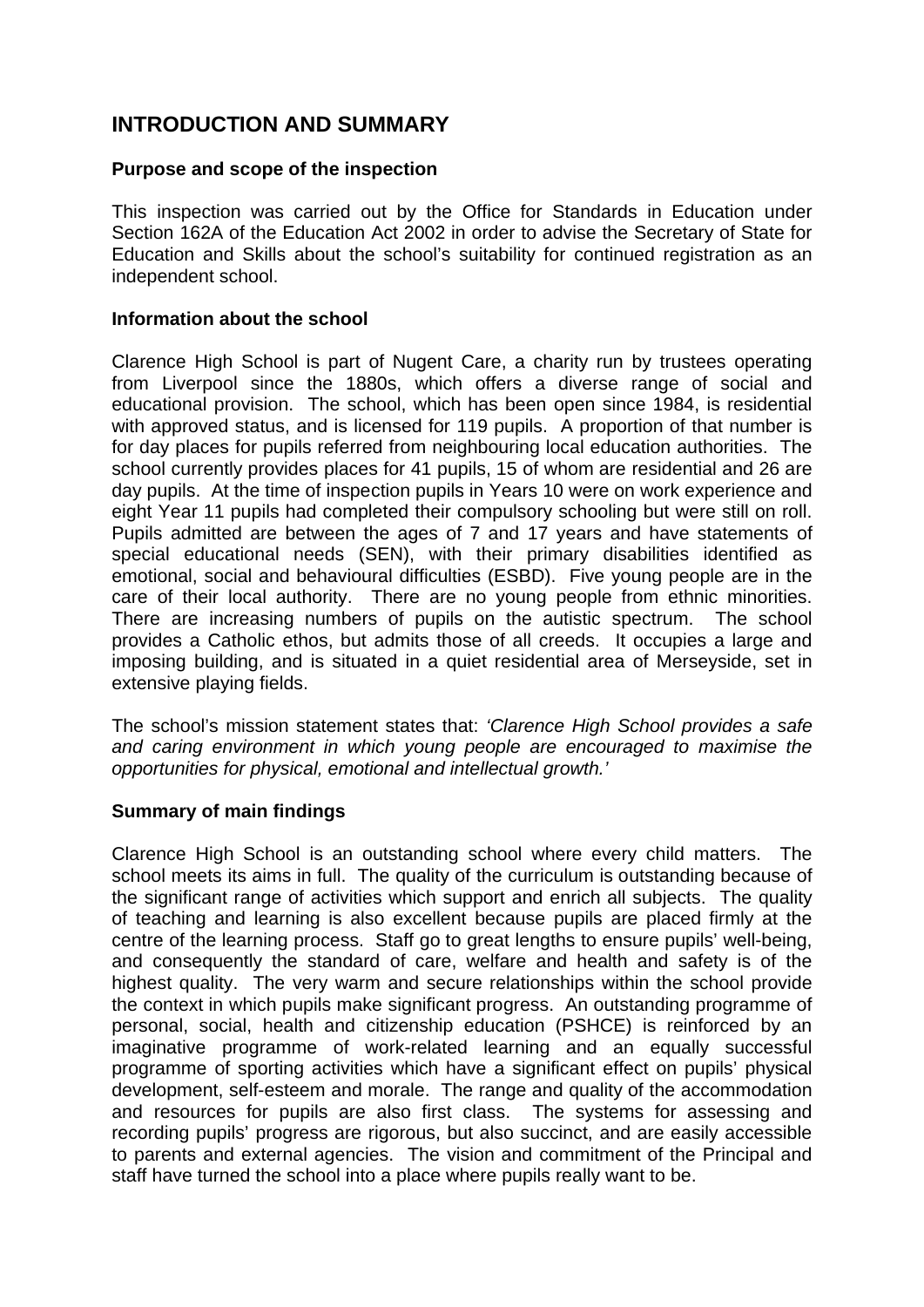#### **What the school does well:**

- the vision and direction of the Principal and the commitment of the staff promote a caring and 'can-do' ethos which enables all pupils to thrive and make significant progress;
- it encourages pupils to make a full contribution to the running of their school, which significantly raises their self-esteem and increases their maturity;
- it provides an outstanding programme of personal and social development for pupils, combined with very clear moral leadership by staff;
- it knows and understands the individual needs of all its pupils and plans its curriculum and teaching activities to match these successfully;
- it provides an outstanding programme of work-related activities which support pupils' acquisition of skills for independence; and
- it provides an exemplary range of enrichment activities which extends pupils' perspectives of the wider world.

#### **What the school must do in order to comply with the regulations:**

The school meets all the statutory requirements.

#### **Next Steps**

Whilst not required by the regulations, the school might wish to consider the following point for development:

• improve the marking and grading of pupils' work to enable them to understand what they need to do to make even more progress.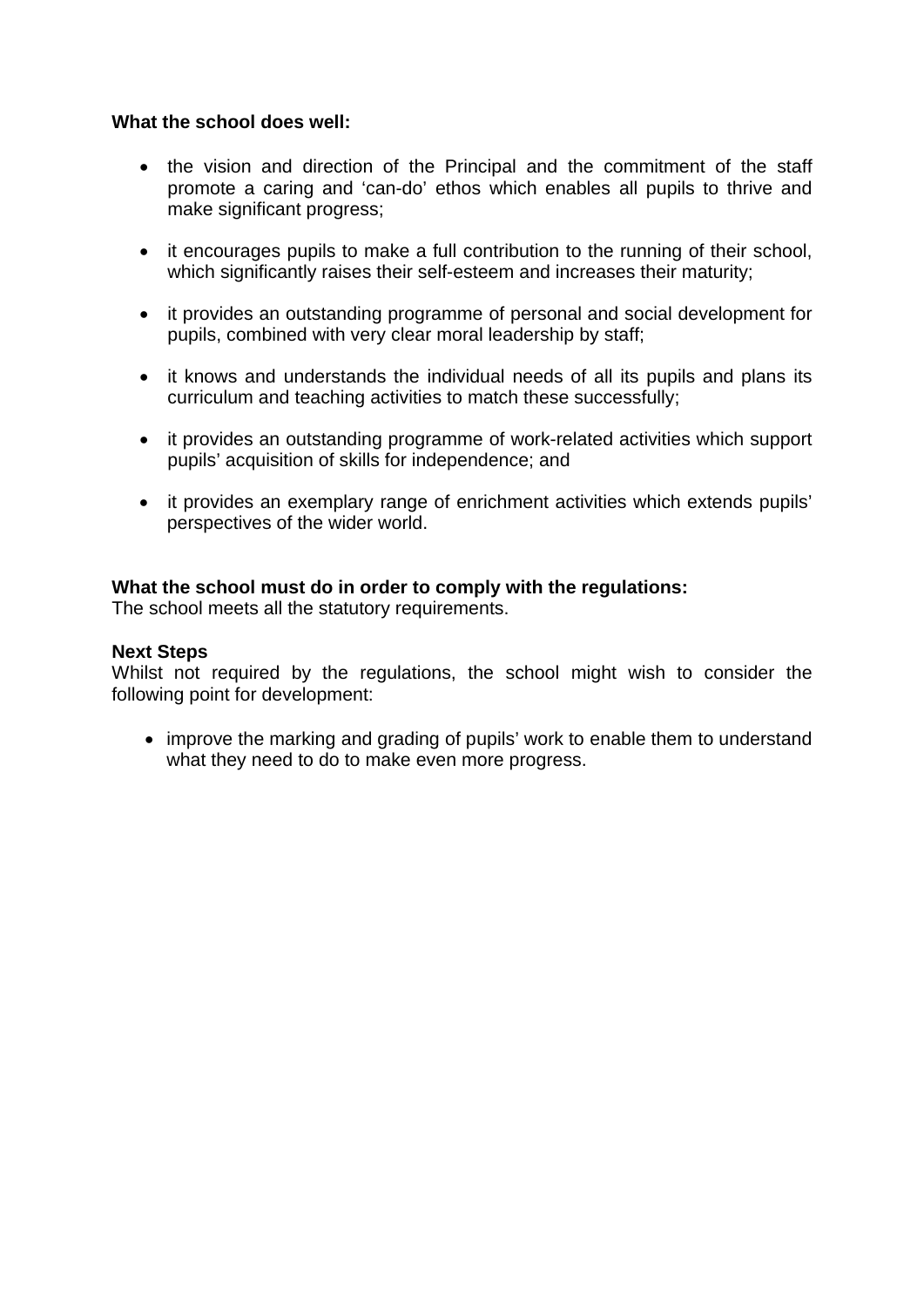# **COMPLIANCE WITH THE REGULATIONS FOR REGISTRATION**

### **1. The quality of education provided by the school**

### **The quality of the curriculum**

The school provides an outstanding curriculum which reflects its aims exactly. There are very high expectations by the staff that all pupils can achieve their potential, and the curriculum is structured to ensure that this is so. The school provides all the subjects of the National Curriculum and all pupils have the opportunity to take some form of General Certificate of Secondary Education examination courses (GCSEs) or accredited qualifications in their final two years of education. As a consequence, pupils who have previously had fractured educational experiences are turned away from negative attitudes to learning toward those which are positive and provide them with very rewarding outcomes.

The 'can-do' ethos reflects the individualised nature of curriculum planning, which is based on each pupil's particular needs. For example, some pupils have very Iow self-esteem and consequently lack confidence. To address the issue the school provides opportunities for riding lessons, with the express purpose of improving their confidence. The school also nurtures talent and provides opportunities for individual pupils to increase their skills, for example in sport and music. The impact of these strategies is seen in the confident and relaxed way such pupils begin to interact with adults, and their peers, in a very short space of time. In the classroom the content of lessons is tailored to the specific needs of the pupils. Very good use is made of information and communication technology (ICT) in the teaching of basic skills. Schemes of work and long- and medium-term planning of subjects are of a very high quality.

The enrichment activities which support each subject are specific to the needs of the pupils, which are often visual and tactile, and engage them in practical activities which support learning very effectively. For example, role play was used to reinforce the effective use of language in a literacy lesson. The school recently put on a production of *'Blood Brothers'* which, besides enhancing pupils' dramatic skills, significantly increased their self-esteem and confidence. Sporting opportunities are outstanding and the school recently won the Football Association Charter Standards Schools' Award, competing against every type of school in the North West of England, and is entered for the national award later this year.

The programme of PSHCE is outstanding. While the framework of the subject is taught discretely, elements are threaded through all subjects of the curriculum. This is also an area where practical activities support pupils' learning experiences. Excellent use is made of the local community for citizenship. Pupils visit the courts to view cases, attend trade and careers fairs and have contact with local colleges. Visitors from a range of organisations as varied as the armed services, animal welfare groups and Liverpool University, provide an enriching perspective of the wider world. As a result of these experiences and contacts pupils become confident in expressing themselves to a variety of audiences and in asserting their independence.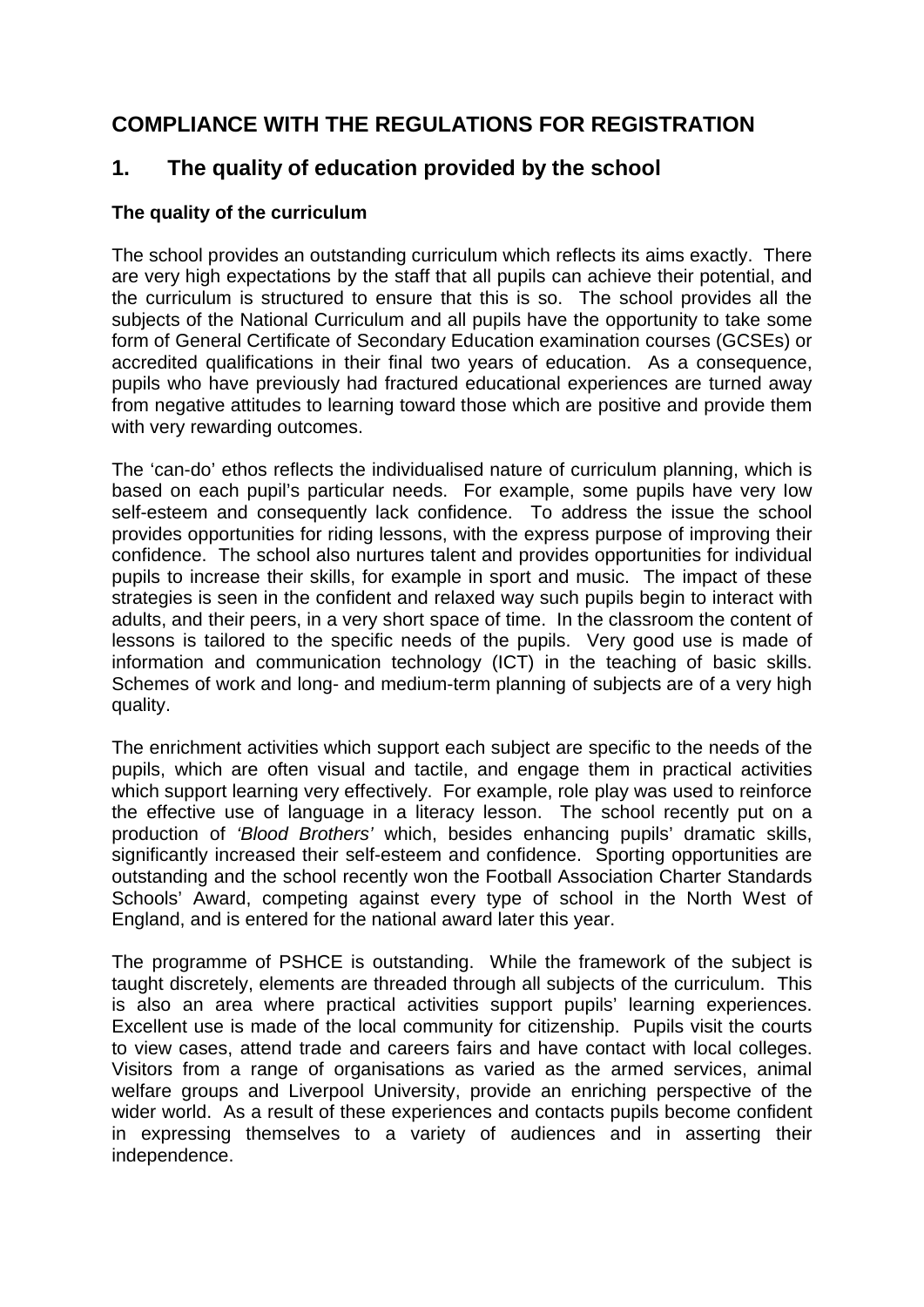Work-related learning is also a strength of the school. Its success is rooted in the vision of the co-ordinator. She has ensured that every lesson for older pupils contains a work-related element. The school also has very good quality support from the local Connexions adviser, who visits pupils regularly. A full programme of work experience is available to all Year 10 pupils and placements are tailored to the individual needs of each. The wide variety of work placements is organised and monitored well by the co-ordinator and staff, who go to great lengths to ensure that placements are successful. With the co-operation of the pupils, a mini-enterprise scheme has been established for which they take responsibility. Several times a year they organise the preparation and cooking of ethnic meals, which are offered to staff, who pay a negotiated price. The pupils are rewarded with certificates from a local bank and a meal for themselves in a restaurant. This teaches them the principle of receiving appropriate rewards for their efforts.

There is encouragement for all pupils to look beyond the school towards the opportunities in the wider world. There are clear expectations by staff that all pupils will achieve to their full potential. By the time pupils are ready to leave, the outcomes for them are very positive. For example, this year all pupils leaving at the age of 16 will go into full-time employment or full-time further education.

The stability and the professionalism of the teaching and support staff make the major contribution to the school's successful curricular provision.

#### **The quality of teaching and assessment**

The quality of teaching is outstanding. The hallmarks of very good teaching were seen in the majority of lessons: high expectations of what pupils can achieve, very good planning for individual needs of pupils, challenging activities, a crisp pace of delivery and stimulating material and resources. Underpinning this professionalism are the excellent relationships between staff and pupils, and among teaching teams in the classroom.

Pupils make very good progress. Each year the number of GCSEs pupils have entered has risen considerably. This reflects the high expectations of staff that pupils can achieve in line with many of their peers in other schools. Challenging activities in the classroom bring out some interesting responses from pupils. For example, in a PSHCE lesson on European cultures they were initially very reluctant to try the range of different foods which the teaching assistant had painstakingly prepared, but, with persuasion eventually agreed to taste them, and even enjoyed the experience. Older pupils in a lesson on the holocaust showed great maturity in their questioning of events in the Warsaw ghetto, generating a discussion on why the Jews, who significantly outnumbered their guards, could not fight back. Very effective use of resources modified to the use of individual pupils, particularly ICT, makes a considerable impact on their progress. Lower attainers in a mathematics lesson made significant advances in their understanding of negative numbers on a graph because, as visual learners, they could control the plotting of co-ordinates on the interactive whiteboard. The teamwork of all adults who work in the classroom is outstanding. Teaching assistants are well prepared and make a valuable contribution to both the quality of teaching and pupils' learning.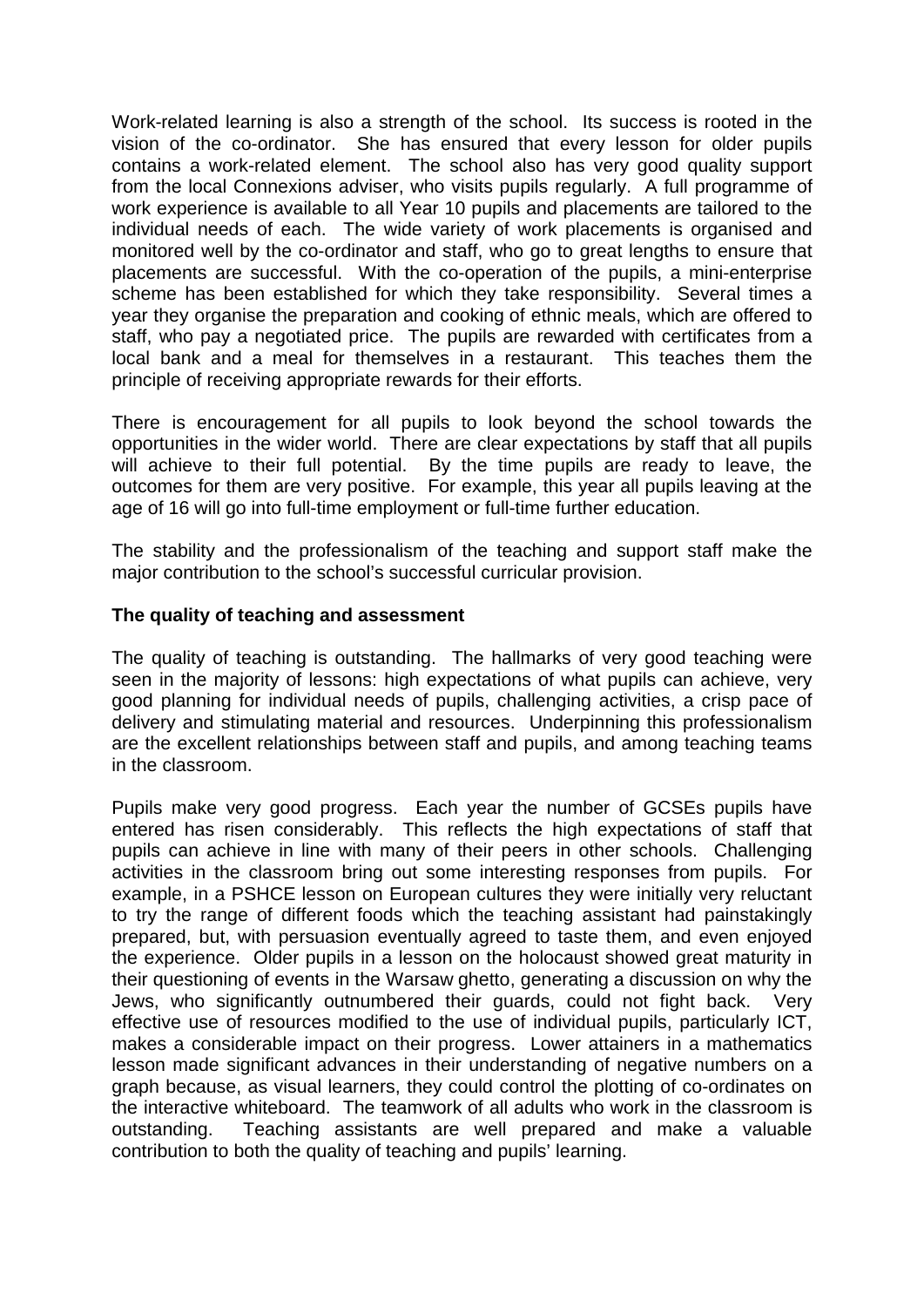Procedures for assessing pupils' progress are excellent. The school carries out an assessment of pupils' attainment on admission and this provides a clear baseline of information from which targets are set for improvement. Alongside academic achievement the school monitors pupils' attendance and personal development. Pupils contribute to termly targets for academic, personal and social achievement in their individual education plans set by tutors and key workers. The targets are based on pupil progress reports on all subjects, which contain levels of achievement set against National Curriculum levels, along with effort grades. All pupils carry their progress and target cards with them. These are marked at the end of every lesson and provide them with the opportunity to evaluate their own progress. Recording and monitoring are very well organised and make a significant contribution to pupils' progress. However, the marking of work is not sufficiently informative or robust in some instances to enable pupils to understand what they need to do to make even more progress.

#### *Does the school meet the requirements for registration? Yes.*

# **2. The spiritual, moral, social and cultural development of pupils**

The school makes outstanding provision for the spiritual, moral, social and cultural development of its pupils. Pupils' spiritual development is promoted through excellent assemblies, called 'gatherings', and in uplifting lessons which give them the opportunity to *'think and act beyond self'*. There is an underpinning Christian ethos in the school which promotes learning and caring as paramount, and a strong emphasis is also placed on pupils' social development. At all times pupils are polite to visitors and respectful towards staff and each other. They take responsibility for their actions, and, above all, after they have been in the school a short while, begin to have self-belief in their abilities and potential.

The school has a clear moral code, which is upheld and applied consistently and universally by staff. This enables pupils to learn to distinguish right from wrong and to accept responsibility for their own behaviour. The outcomes of such successful spiritual and moral development are most easily and palpably measured in a range of activities which clearly indicate pupils' social development, both as individuals, and as members of the wider society. Last year, for example, pupils raised money for the Tsunami Appeal, and to purchase a brace for a fellow pupil who had seriously damaged his back.

In PSHCE lessons, pupils learn about public services. They also learn about the application of principles such as human rights. Pupils involve themselves vigorously in practical citizenship. A flourishing school council, with burgeoning self-confidence, asserts itself in decision-making in a range of school activities from choice of uniform to the establishment of a pupils' common room. It has a voice at the annual general meeting of the trustees of the charity responsible for the school. The system of peer mentoring, where pupils volunteer to take responsibility for others by supporting and listening to them, provides further opportunities for them to display their maturity.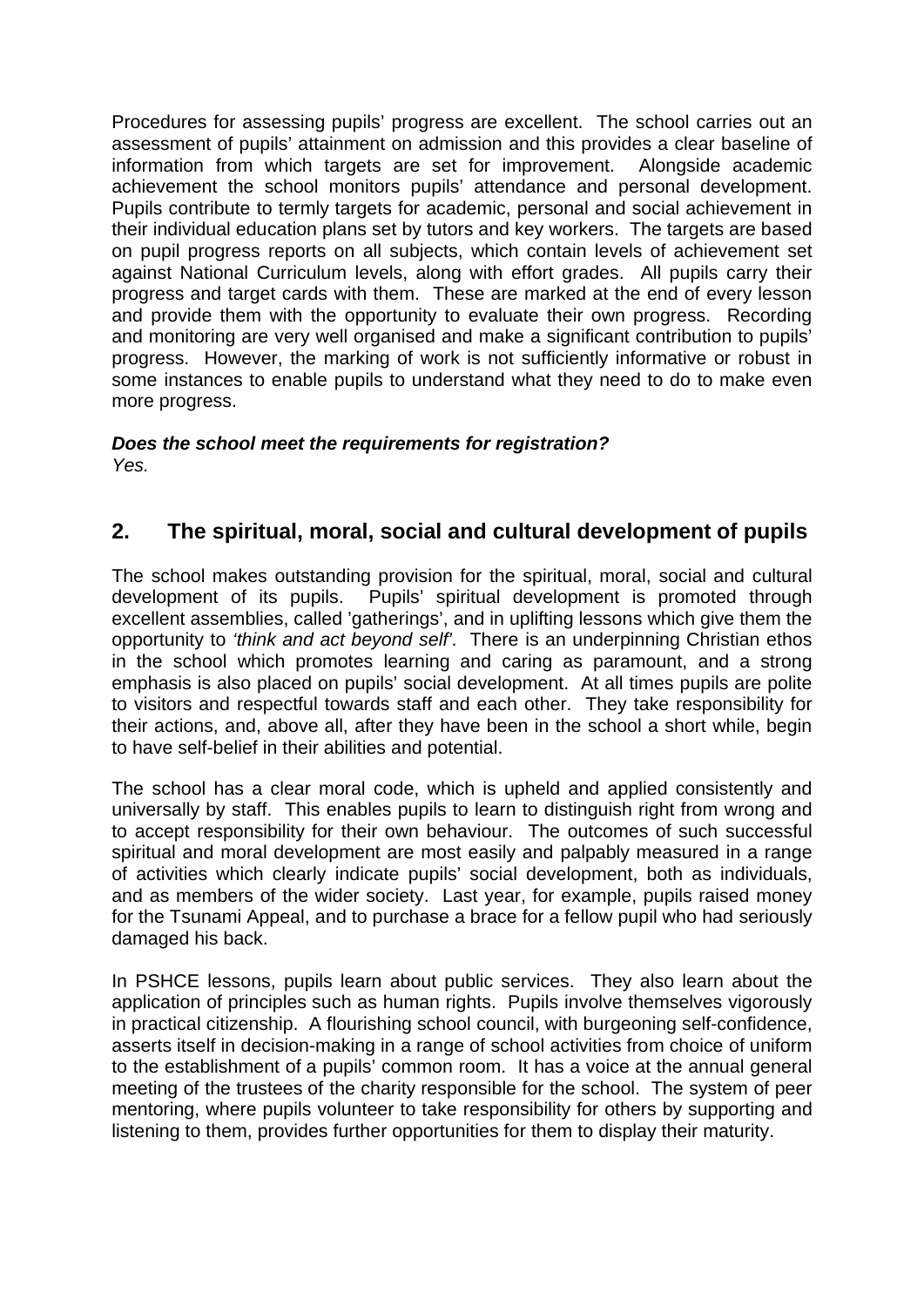Pupils learn about other religions in religious education classes. They are encouraged to appreciate the rich diversity of cultural differences through practical experiences which they enjoy. For example, pupils are introduced to a range of foods associated with festivals such as Diwali and Chanukah. The 'gathering' room is bedecked with the flags of nations of the world, and they often form the focal point of discussions about cultural diversity.

*Does the school meet the requirements for registration? Yes.*

### **3. The welfare, health and safety of the pupils**

The school makes outstanding provision for the welfare, health and safety of the pupils, and some elements of the provision are excellent exemplars of care. A well thought out range of policies and procedures addresses all aspects of pupils' welfare. All incidents involving pupils' welfare are logged and recorded in detail, and the school is quick to respond with appropriate action. Detailed positive behaviour and anti–bullying policies outline the school's ethos and approach to sanctions and rewards. The school prefers the use of the latter whenever possible. This is allied to a very strong and pleasant family atmosphere, and relationships in the school between adults and pupils are excellent. Pupils enjoy school, sometimes for the first time. The importance of pupils' welfare, health and safety, both within and outside school, is given highest priority. Pupils are closely supervised, in a supporting rather than restricting role, and this safeguards their safety and well-being at all times. There is always at least one member of staff on duty who is qualified in First Aid. All the sites of the school are safe places in which to work and learn.

When visits are undertaken, detailed risk assessments are implemented most effectively. Policies and practices are suitably augmented by checks and advice from health and safety professionals, including those which relate to fire safety. There are regular evacuation practices in both the school and residential homes.

Staff are well deployed to ensure pupils' safety, have a clear understanding of school policies, particularly those which relate to child protection, and implement them sensibly and sensitively. Admission and attendance registers are kept and administered to comply with the regulations.

The school's detailed three-year accessibility plan is predicated on a substantial audit of premises and therefore effectively fulfils its duties under the Disability Discrimination Act 2002.

To quote a pupil's recent letter of thanks on leaving the school: *'Clarence High School is a special school because it looks after special children in a special way.'*

#### *Does the school meet the requirements for registration? Yes.*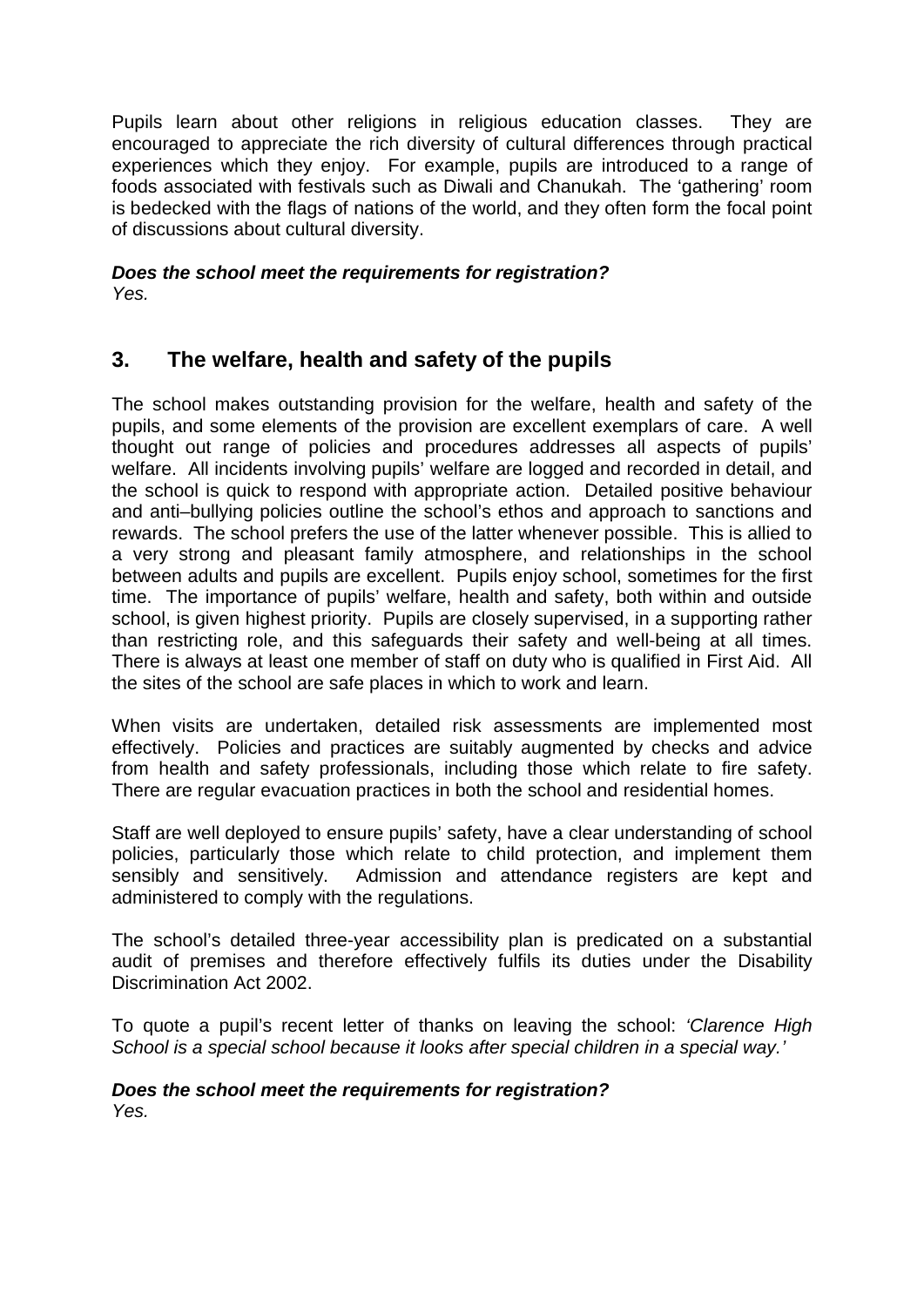# **4. The suitability of the proprietor and staff**

The school is very thorough in ensuring that all staff are suitable to work with its pupils. Checks at an enhanced level are made with the Criminal Records Bureau, referees contacted and qualifications and medical fitness checked and recorded.

*Does the school meet the requirements for registration? Yes.*

### **5. The suitability of the premises and accommodation**

Educational and residential accommodation is of a very high standard. Some of the accommodation is outstanding. Over time, judicious changes to the usage of the rooms means that there is now a very good range of specialist rooms for teaching design and technology, science and ICT. Fittings are appropriate and the flooring is universally safe. Rooms are in a good state of repair; they are safe and hygienic and are well lit, heated and ventilated. Toilets and washing areas are numerous and meet all requirements.

Some areas of accommodation in particular make a significant contribution to pupils' academic and personal development. An excellent full-size gymnasium of the highest specification and a purpose-built drama theatre offer the school, and the local community, outstanding facilities for the promotion of sports and drama. The school's very high levels of success in local and regional sport is testimony to the investment the school has made in providing such facilities. Extensive outside areas include spacious grassed and hard areas. The light and airy dining area is arranged on a café basis and provides a friendly and communal environment at mealtimes.

The high standards of the educational accommodation are replicated in the high standards of the residential accommodation. A very strongly focussed plan on students' needs has resulted in the refurbishment of the three residential houses, which now offer the young people family-style residential accommodation to the highest standards. The accommodation fosters a sense of community living, making an effective contribution to pupils' self-esteem and self-worth.

#### *Does the school meet the requirements for registration? Yes.*

### **6. The quality of information for parents and other partners**

The school prospectus and the statement of purpose give parents, carers and other partners very clear and accessible information about the aims of the school and what it has to offer. This is also true of the pupil progress reports issued to all interested parties annually. These are exemplary, being focussed, very informative and accessible.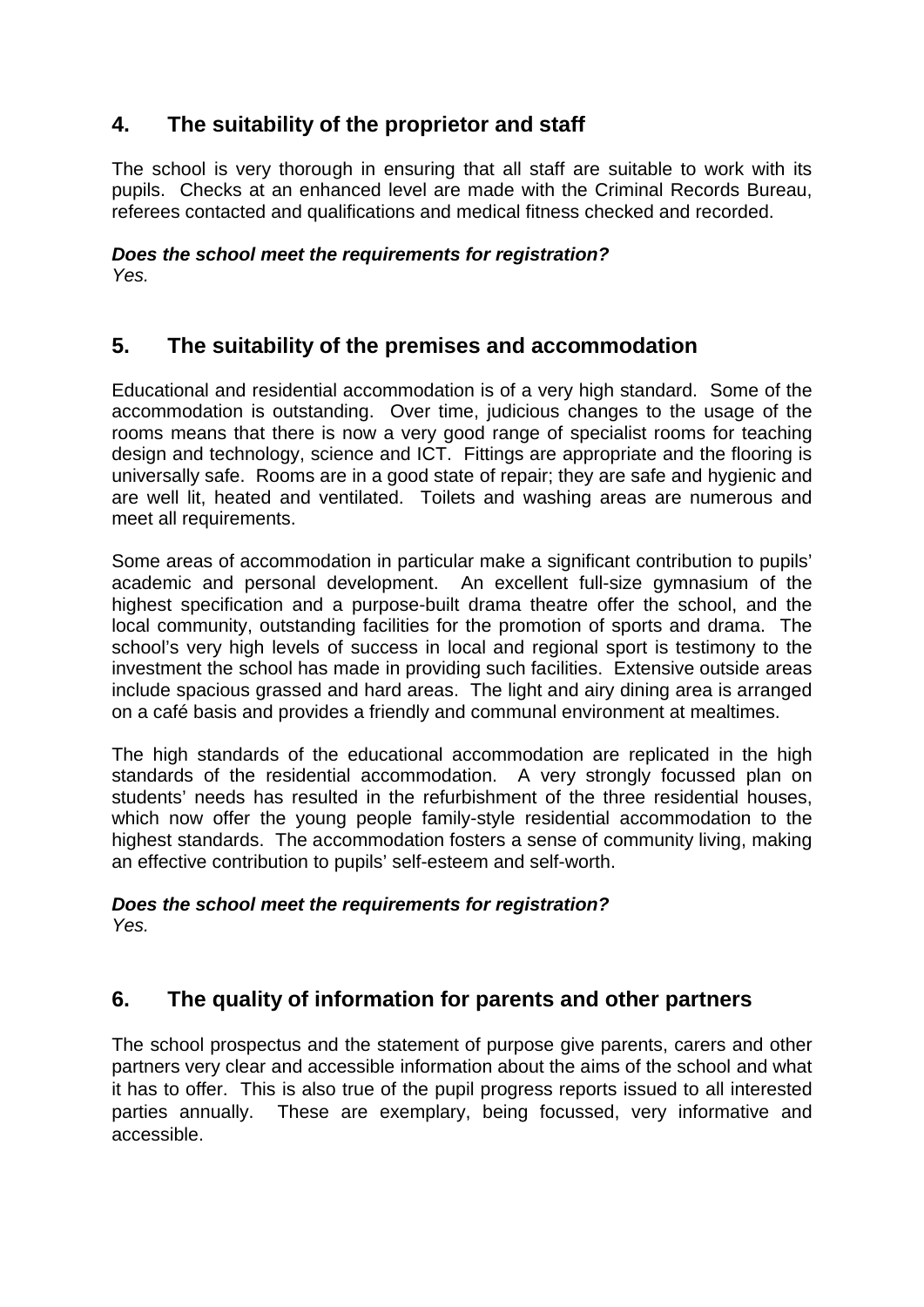The school provides detailed information on each pupil to the local authority responsible for them. There is good liaison between the school and external agencies and referring authorities play their part effectively in monitoring the provision for the young people in their care.

*Does the school meet the requirements for registration? Yes.*

### **7. The effectiveness of the school's procedures for handling complaints**

The school has a clear policy for handling complaints. Alongside initial informal measures, there are well-structured formal procedures by which complaints can be considered fairly and objectively. The complaints panel includes an independent member of the local community.

#### *Does the school meet the requirements for registration? Yes.*